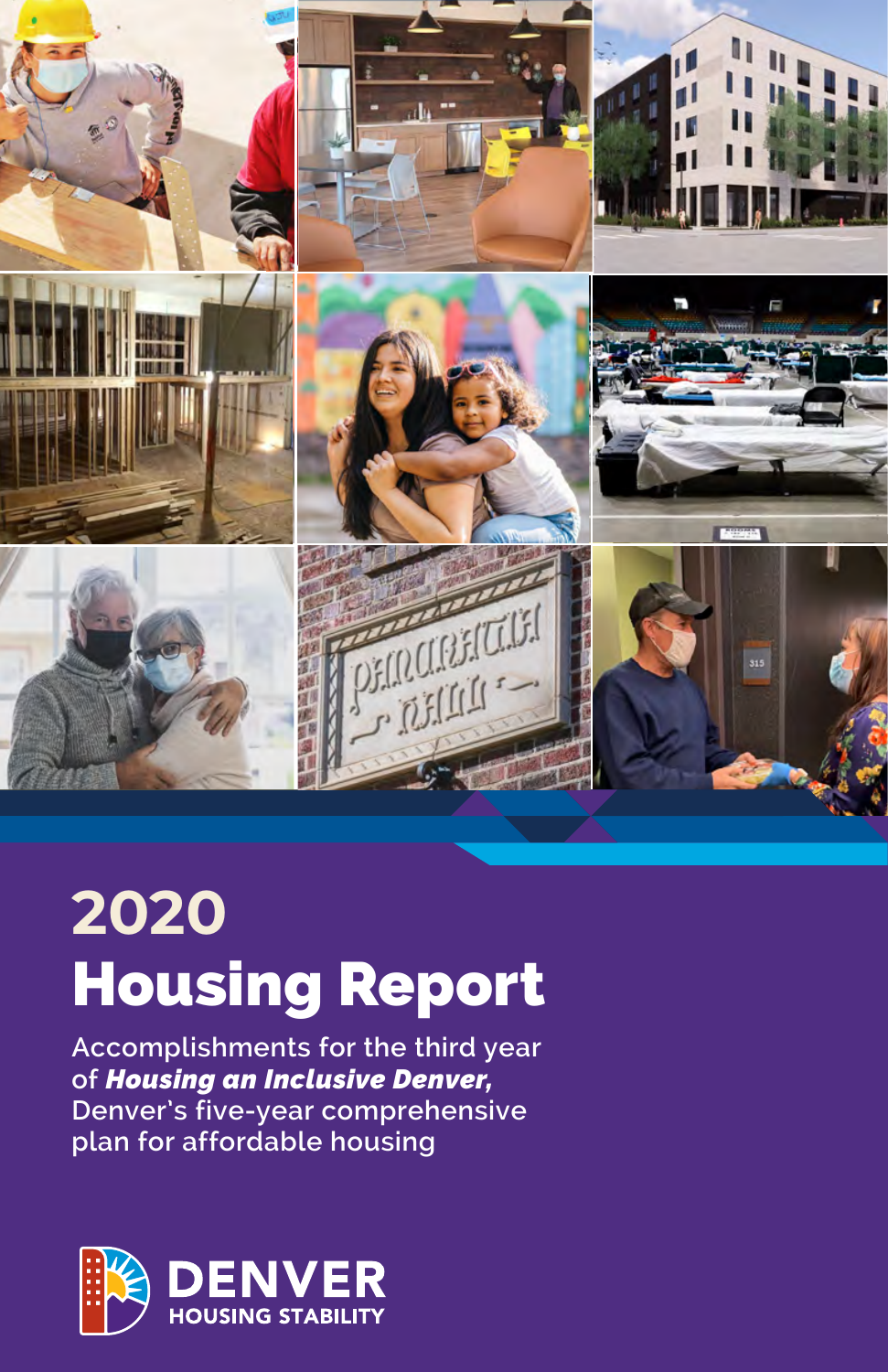# **2020: YEAR THREE OF A** Five-Year Plan

Dear Neighbors,

As the Executive Director of the Department of Housing Stability (HOST), I am happy to present the *2020 Housing Report*. The report reflects our progress toward goals outlined in *Housing an Inclusive Denver.* Last year was HOST's first full year bringing support for housing, shelter, and services under one roof, integrating housing funds previously managed by Denver Economic Development and Opportunity and homelessness funds previously managed by Denver Human Services.

As we worked to align services across HOST's portfolio, 2020 also presented us with new challenges and a world changed by the COVID-19 pandemic. HOST continued to work toward the goals outlined in Housing an Inclusive Denver while also balancing the administration of new federal and local dollars to support emergency response for our most vulnerable residents. In response to the pandemic, we also shifted our long-term planning to create a one-year *2021 Action Plan t*o drive our work for the current year.

In partnership with our Housing Stability Strategic Advisors and community stakeholders, we are developing a Five Year Strategic Plan in 2021. This will guide our work throughout the income and housing spectrum, including housing stability, homelessness resolution, and homeownership from 2022 through 2027.

While much of our emergency response during the pandemic was focused on the safety of our unhoused neighbors, through policy and funding partnerships in 2020 we also created or preserved more than 500 affordable housing units, stabilized more than 4,500 households at risk of displacement, and provided more than 6,000 households with greater access to housing resources.

Thank you to community members, partners, service providers, developers and partner agencies for your collaboration and dedication to this work. And thank you to Denver voters for the passage of Measure 2B, which will enable us to have additional dedicated funding sources to help more individuals and families out of homelessness and into housing.

In addition to annual reports, HOST provides ongoing reporting on programs and projects throughout each year on our website at [denvergov.org/housing.](http://www.denvergov.org/housing) I encourage you to visit and learn more about our work.

Bith Fisher

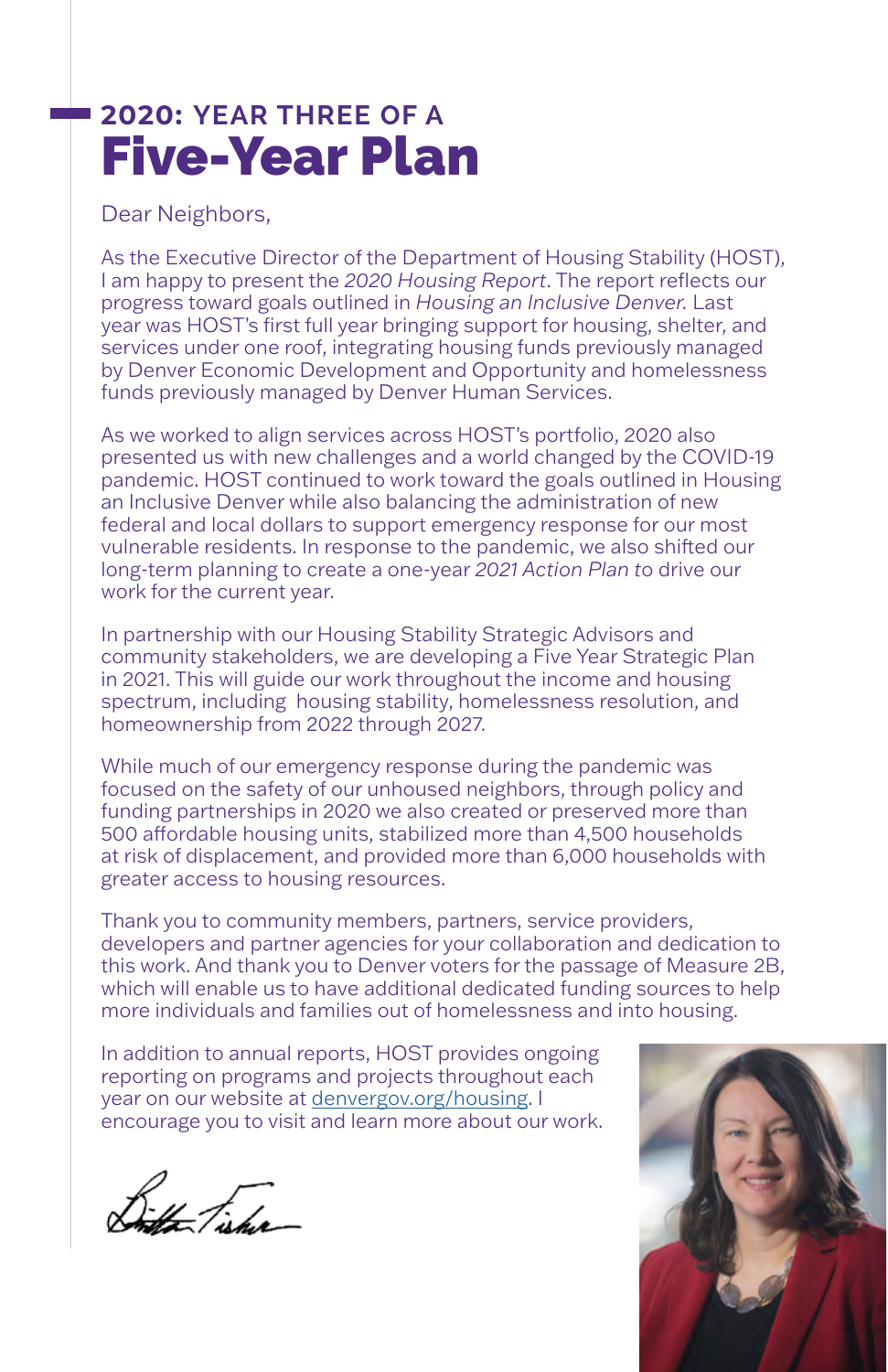# **CORE GOALS**



affordable housing in vulnerable areas and in areas of opportunity



affordability and housing quality



equitable and accessible housing options



residents at risk of involuntary displacement

# **KEY STRATEGIES**

#### $\triangledown$  Leveraging and enhancing housing investments

- $\triangledown$  Fostering communities of opportunity
- $\boxtimes$  Supporting housing as a continuum
- $\triangleright$  Embracing diversity throughout neighborhoods

### "

Community investments like the Sheridan Station Apartments are making a lasting difference in the lives of families and helping to keep Denver affordable and accessible for generations to come. This is a prime example of how we're removing the barriers holding back our residents from the prosperity they've earned and fulfilling the promise of equity and opportunity in our city for all our residents"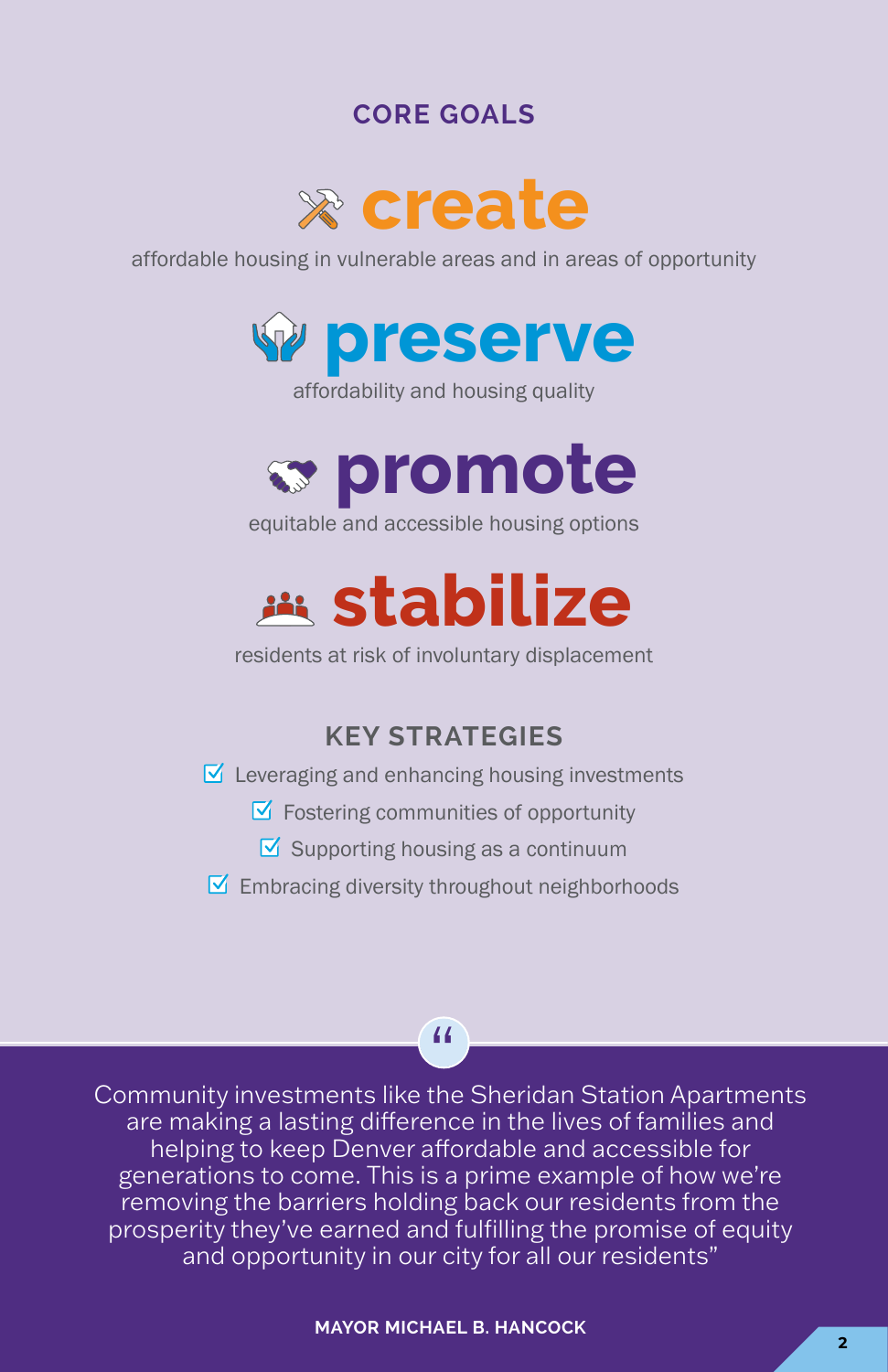# **2020** Total Spending

### Funding Priorities

*Housing an Inclusive Denver* represents the alignment of housing investments to serve populations along the income continuum, targeting resources to serve the most vulnerable residents. The five-year plan includes projected investment goals to serve each population. Actual spending is prioritized each year. Due to the COVID-19 pandemic and the alignment of all housing and homelessness resources under HOST, spending in 2020 looked quite different from what was outlined in the 2020 Action Plan.

The city and its partners evaluate annual progress toward and align investments with the *Housing an Inclusive Denver* goals through the Annual Plan development process. Reporting back to the community through this report provided an opportunity to share achievements and acknowledge challenges and changes in meeting the goals of both *Housing an Inclusive Denver* and that year's Annual Plan.

In 2020, the city invested \$19,139,899 to create 541 housing units. Additionally, the city invested \$45,319,480 to serve more than 26,000 households through programmatic assistance, shelter, and services. (These amounts do not include COVID-19 specific funding.)

It is important to note that the Department of Housing Stability was created in October of 2019; 2020 was the first year of HOST having its own budget. This report reflects expenditures and outcomes from federal and local funds for affordable housing that are outlined in the *Housing an Inclusive Denver* plan. It also reflects support for homelessness resolution, such as general fund and other resources, previously included in Denver Human Services' budget. COVID-19 relief funds of more than \$55 million from both federal and state sources issued in response to the pandemic and their impacts are outlined in the full report found at [denvergov.org/housing.](http://www.denvergov.org/housing)

"This development approach of converting a hotel property brings much-needed affordable units to our community in the fastest manner possible. We're excited to continue to innovate with partners like the Colorado Coalition for the Homeless, to deliver new models like this one at Fusion Studios."

"

**BRITTA FISHER, EXECUTIVE DIRECTOR, DEPT. OF HOUSING STABILITY**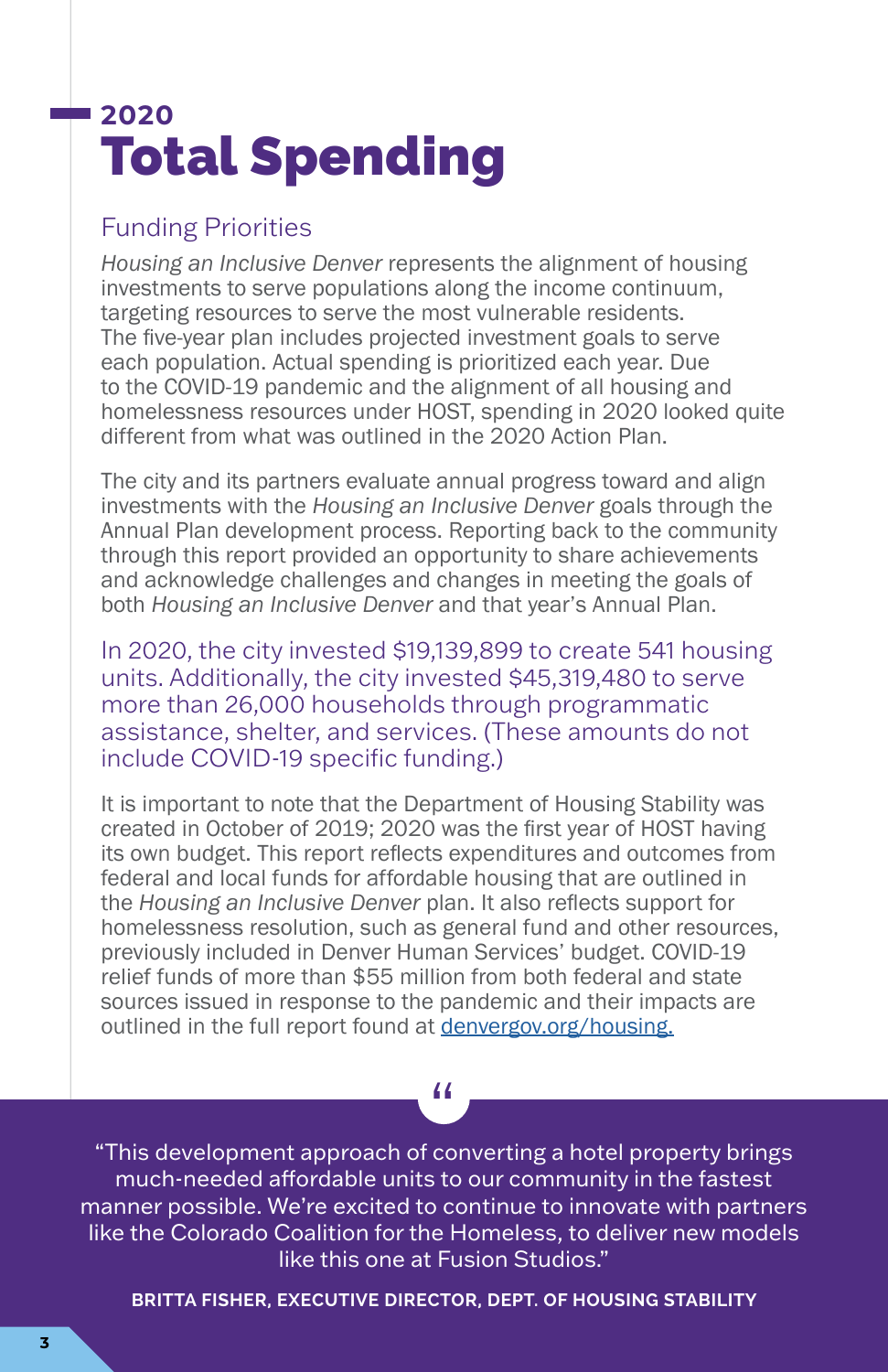

*AMI = Area Median Income calculated by HUD. 100% AMI in 2020 in Denver was \$70,000 for a single person household.*

*\*Note: 2020 spending reflects homelessness resources previously included in DHS budget and not included in the original Housing an Inclusive Denver plan. Additionally, it does not include expenditures directly related to COVID-19 response.*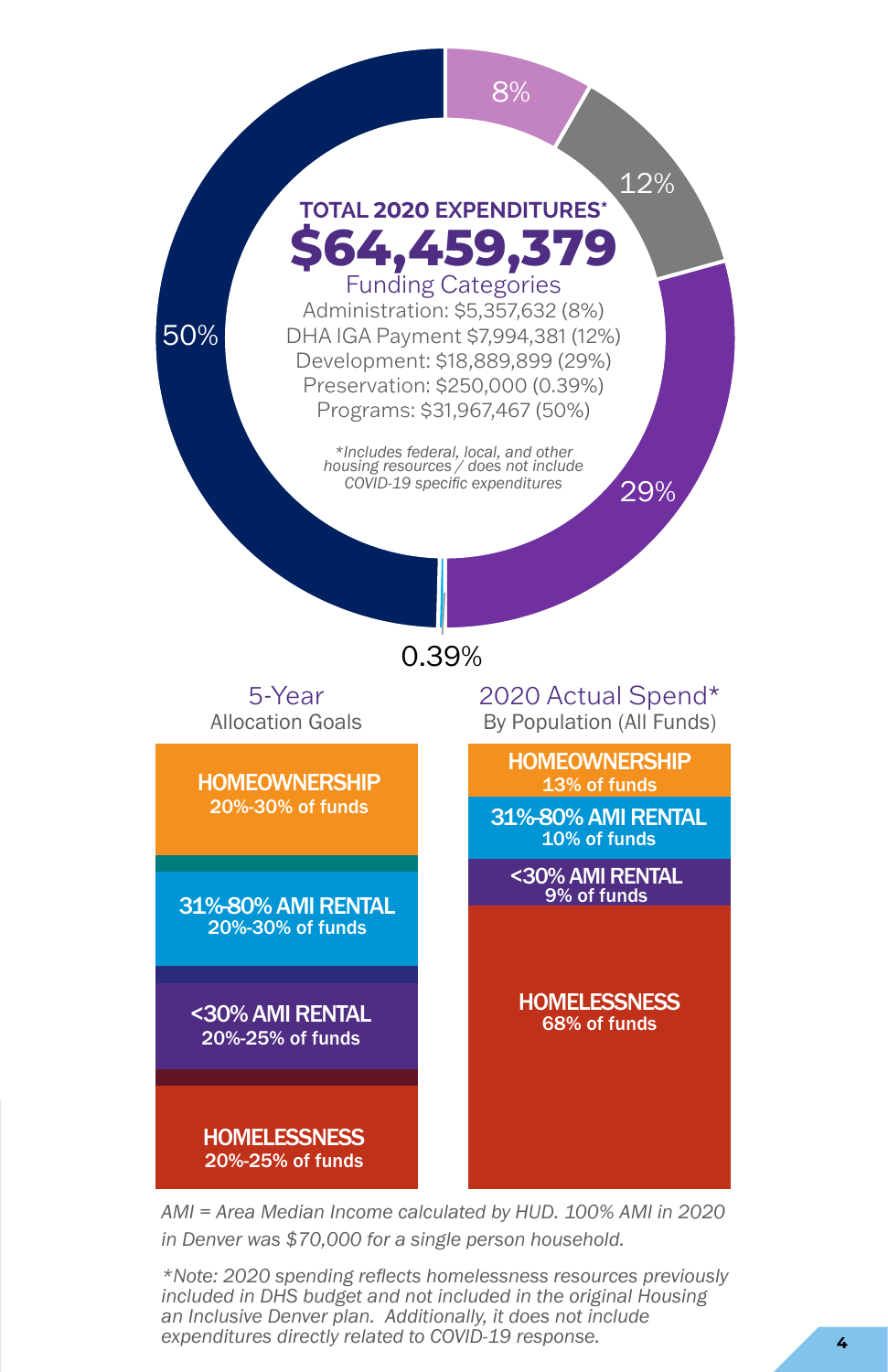# **2020** Accomplishments

### Housing and Affordability Investments

- Invested more than \$55 million in partnership with the Federal Emergency Management Agency (FEMA) to provide emergency shelter and supports for those experiencing homelessness in response to COVID-19.
- Served 2,500 households with rental and utility assistance through Temporary Rental and Utility Assistance (TRUA); 1,116 through regular program and 1,257 through COVID Relief.

### Legislative and Regulatory Strategies

- As of May 2021, City Council adopted a new licensing program for rental units within Denver that will be implemented over coming years to track long-term rental units city-wide.
- Received strong support from voters for a new sales tax to create a Homelessness Resolution Fund, and HOST developed plan guide expenditures in the fund's first year.

### Housing and Shelter for People Experiencing Homelessness

- In partnership with Colorado Coalition for the Homeless, converted Quebec Street Hotel into Fusion Studios including 139 apartments for individuals transitioning out of homelessness.
- Invested \$4 million to support the Rehousing Collaborative, a partnership between some of the largest service providers in Denver to connect persons experiencing homelessness to stable housing.
- Worked with sheltering partners to transition from serving guests overnight to round-the-clock sheltering in response to COVID-19 pandemic.



*HOST contributed \$600,000 for supportive services and DHA contributed nearly \$5M in D3 funds to support Fusion Studios, an innovative 139-unit supportive housing project. The renovation of the former hotel is a "nearly-instant" housing that would normally take 3-4 years*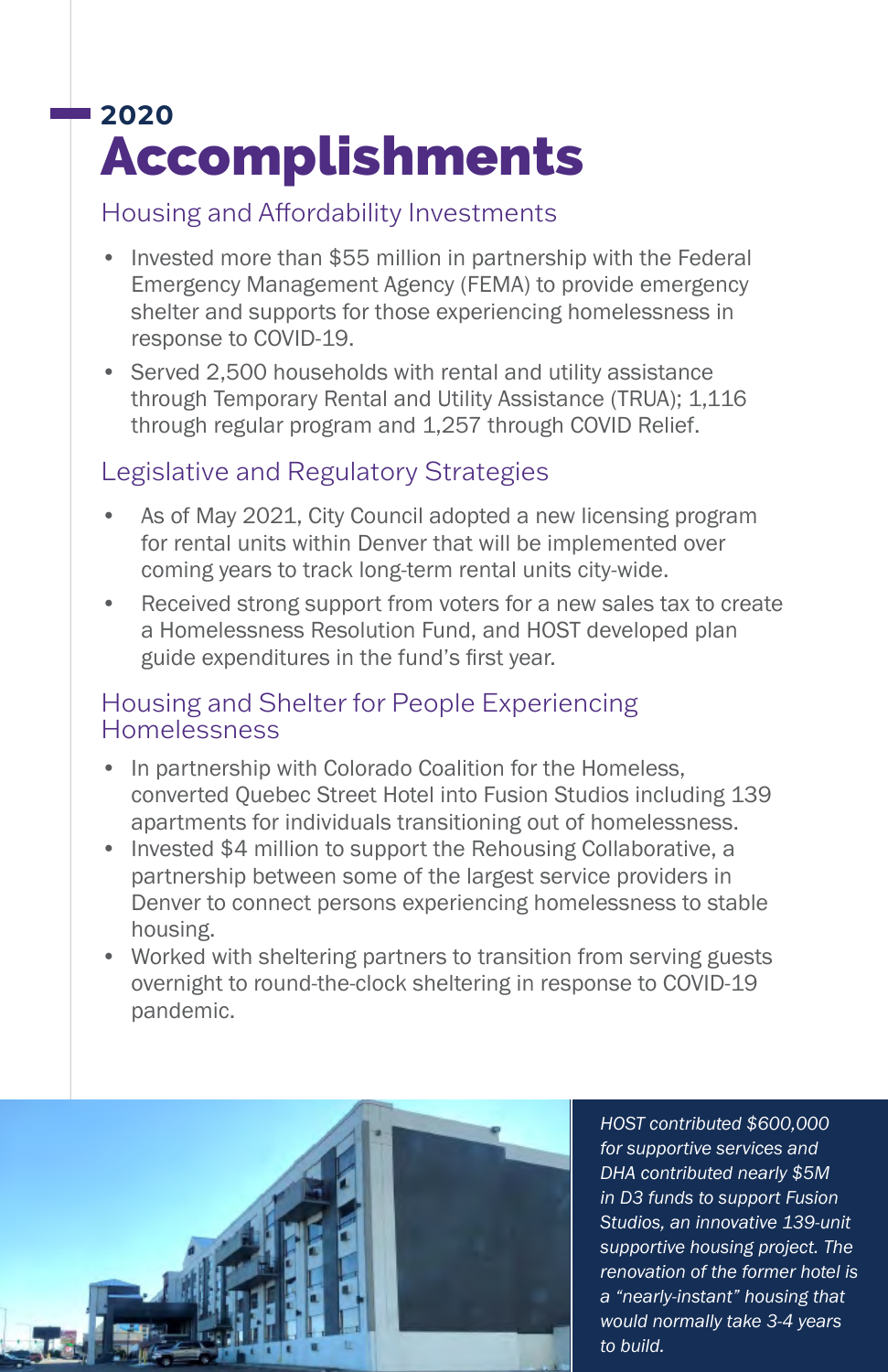# Affordable and Workforce Rental Housing

- Expanded the Down Payment Assistance Program to provide assistance of up to \$15,000 to qualified first-time homebuyers earning up to 80% of area median income.
- Provided a \$3.3 million cash flow loan to support the renovation of Pancratia Hall into 72 units of affordable housing for families, including 3 and 4 bedroom units.

# Strategic Use of Land to Support Affordable Housing

- Selected Mercy Housing as a development partner for 82 affordable housing units with an Early Childhood Education Center at City owned site in the East Colfax neighborhood.
- Through partnerships with the Denver Housing Authority on the DHA Delivers for Denver ("D3") agreement, including an adaptive reuse office space into housing and respite care in partnership with Denver Health.

### Attainable Homeownership

- Approved the contribution of \$1,260,000 to Habitat for Humanity Metro Denver for the development of 28 townhomes at Aria Homes By Habitat, a multi-generational, inclusive community with two, three, and four bedroom units.
- Supported Development of Elevation Community Land Trust's Chestnut Street project through \$2,500,000 investment to build 49 for sale homes in Five Points.



*HOST contributed \$2.3 million for the Atlantis Apartments, an 84-unit infill project serving tenants with a disabling condition. The four-story project, located in the Baker neighborhood, includes office space and a community conference room on the ground level.*